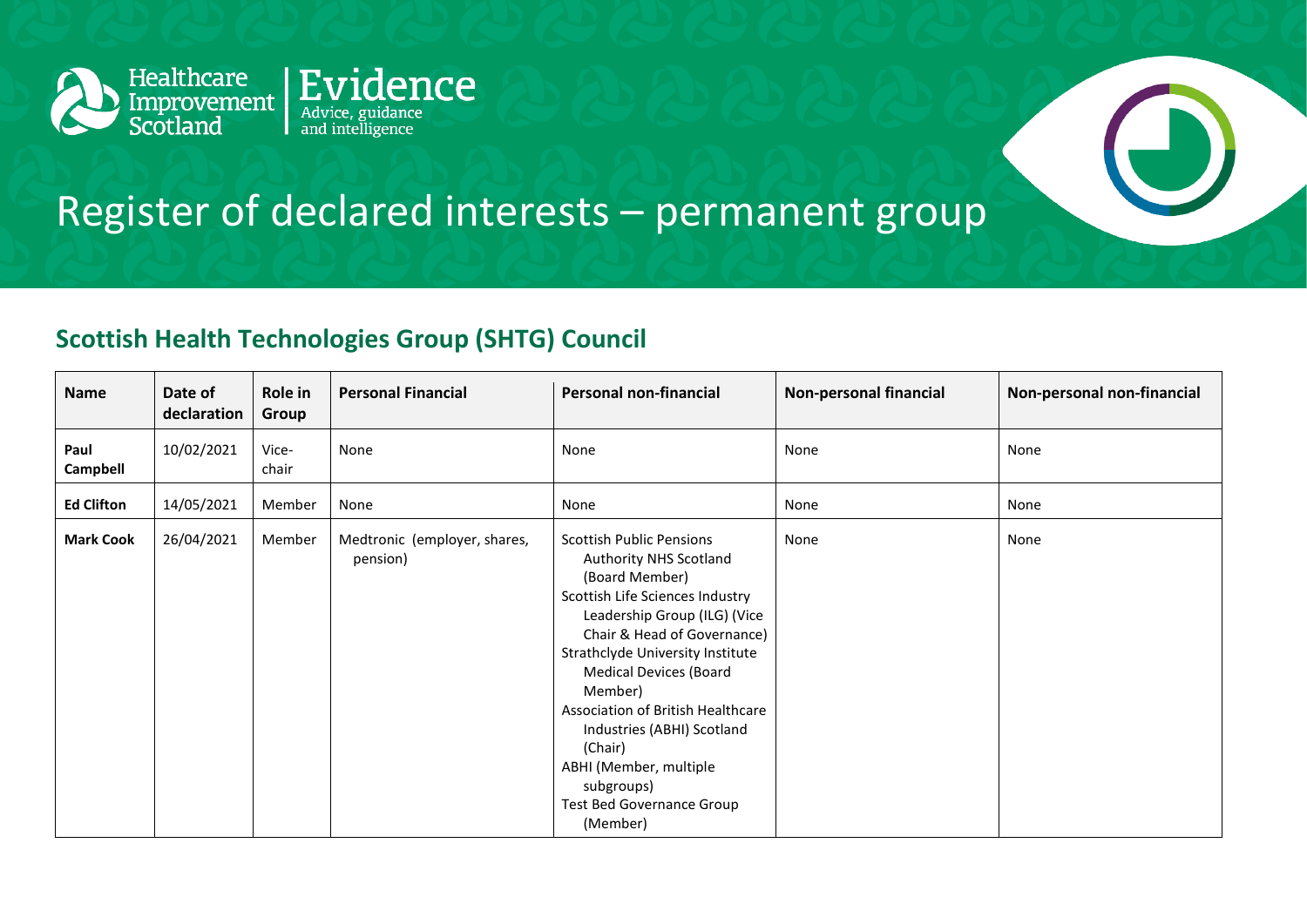| <b>Name</b> | Date of     | Role in | <b>Personal Financial</b> | Personal non-financial | Non-personal financial | Non-personal non-financial |
|-------------|-------------|---------|---------------------------|------------------------|------------------------|----------------------------|
|             | declaration | Group   |                           |                        |                        |                            |

|                      |            |        |                                                                                                                                                                                                                                                                                                                                                                                                                                                                                                                                                                                                                                                                                                                                                                                                                              | MedTech Europe (Member<br>various sub-groups)                         |      |      |
|----------------------|------------|--------|------------------------------------------------------------------------------------------------------------------------------------------------------------------------------------------------------------------------------------------------------------------------------------------------------------------------------------------------------------------------------------------------------------------------------------------------------------------------------------------------------------------------------------------------------------------------------------------------------------------------------------------------------------------------------------------------------------------------------------------------------------------------------------------------------------------------------|-----------------------------------------------------------------------|------|------|
| <b>Karen Facey</b>   | 11/07/2021 | Member | <b>Medical Device Companies</b><br>Edwards Life Sciences - ceased<br>Sep 2019 (Fee to act as<br>rapporteur for an HTAi<br>symposium)<br><b>Public Bodies</b><br>European Commission (Fees for<br>review of imi grants and<br>project outputs)<br>National Institute for Health and<br>Disability Insurance, Belgium<br>(Fees for facilitation of<br>workshops re RWE) - ceased<br>Sep 2021<br>World Health Organisation,<br>Europe (Fee for development<br>of Balkan HTA network) -<br>ceased Dec 2020<br>NICE, England (Fee for<br>facilitation of patient<br>involvement workshop) -<br>ceased Jan 2019<br>Health Technology Wales (Fee<br>for development of patient<br>involvement in HTA process)-<br>ceased Mar 2020<br>Ministry of Health, Czech<br>Republic (Training on patient<br>involvement)- ceased Nov<br>2018 | None                                                                  | None | None |
| <b>Claire Fernie</b> | 21/04/2021 | Member | Canon Medical Research Europe<br>Ltd (Partner employed) -<br>ceased Mar 2020.                                                                                                                                                                                                                                                                                                                                                                                                                                                                                                                                                                                                                                                                                                                                                | Ileostomy and Internal Pouch<br>Association-Local Chairperson<br>Fife | None | None |